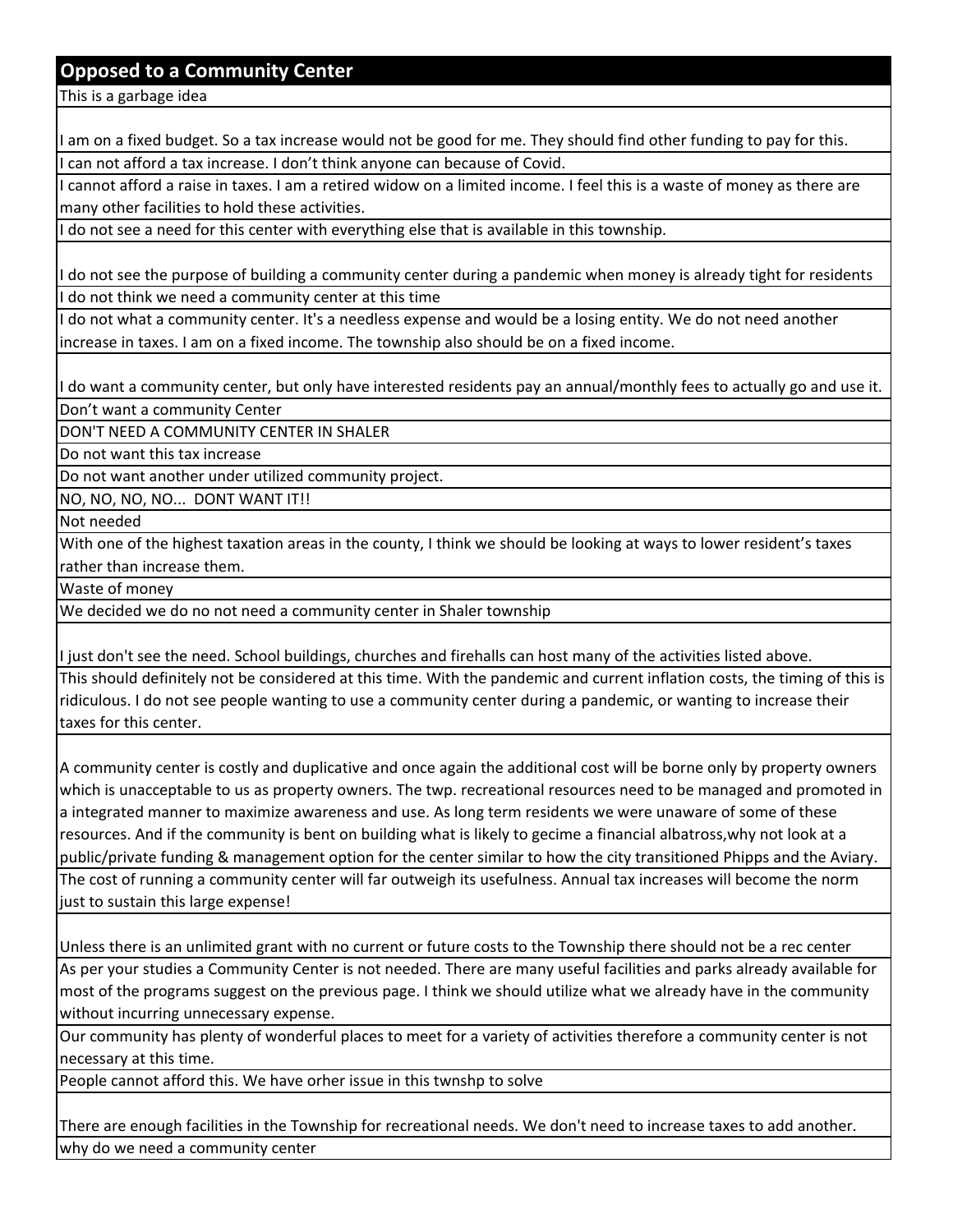There are other places in and around Shaler where many of these activities are available. Doesn't the school have recreational availability. We need to have more parking . Not more expense in Shaler budget and taxes.

There isn't enough to park over there now. How can you bring more things in and have people try to park. Knock the building down and put more parking for Kiwinis members.

Why would Shaler need to build a community center when we have the library, the schools and Kiwanis Park? If we need a building for the Parks department I understand that need.

At first I felt we have several things in the township and we did not need community center. If it was done on a membership basis it might work. Can't churches offer these activities to the public?

I believe there are enough other venues to cover activities a community center might provide.

I would not use this but the question asking when I would use it did not have a choice for never.

My husband and I are planning to start a family, so I'd love a kid friendly space and programming geared toward babies / new moms. That being said, although I'd be open to a tax increase to support a community center, I don't think we necessarily NEED one at this time.

The above usage question - 12 - required an answer. I don't think that we need a community center added to increase costs/taxes in Shaler.

# **SASD feedback/ opposition to tax increase**

Taxes are already high,why would you want to duplicate services to raise they

Taxes are high enough as it is and you are already pricing out residents

We pay a lot in taxes right now and i don't think it would be fair to raise our taxes to build it

My taxes are high enough I can't afford to live here the way it is to raise my taxes for more garbage in shaler would kill me

Lots of seniors in community who don't need a tax increase esp now. Keep property taxes as low as possible. Continuing to fund police and road crew more important.

No tax increase should be needed Stop buying new trucks and taking 6 to a job that requires 2 and having our police check parks for no reason 39 times a day and padding their call numbers to make it look like they are busy.

No tax increase. Yearly membership and per rental only.

Taxes are too high now and we plan to leave Shaler when we retire due to confiscatory real estate taxes.

school taxes too high as it is. let them pitch in funds since that age group will us center most

wouldn't want to have a tax increase and to pay a membership fee. One or the other

This district needs to worry about performing better academically and athletically. Get us out of 42nd place in the state and bring us up to par with the surrounding districts. We already pay incredibly high taxes and have subpar academic performance, that is not okay.

Fixed income and cannot now afford an increase in taxes and/or fees.

We should be putting money to improve the education of students. If the schools improve then the entire township will improve and we'll have enough money for a community center later.

I feel strongly that all students in SASD be viewed, and treated equality as a member of out stopidenf Wni

The existing facilities in the township/school district should be improved rather than constructing a brand new facility. Shaler's stadium and the high school auditorium lag FAR behind those in surrounding communities. The restrooms (at both) are an embarrassment. And trying to explain to people from outside of Shaler how to park for a football game is another disaster. Demolish Jeffery School and create an outdoor space for events such as homecoming, light up night, etc. and create a large parking lot. More money should go in this direction.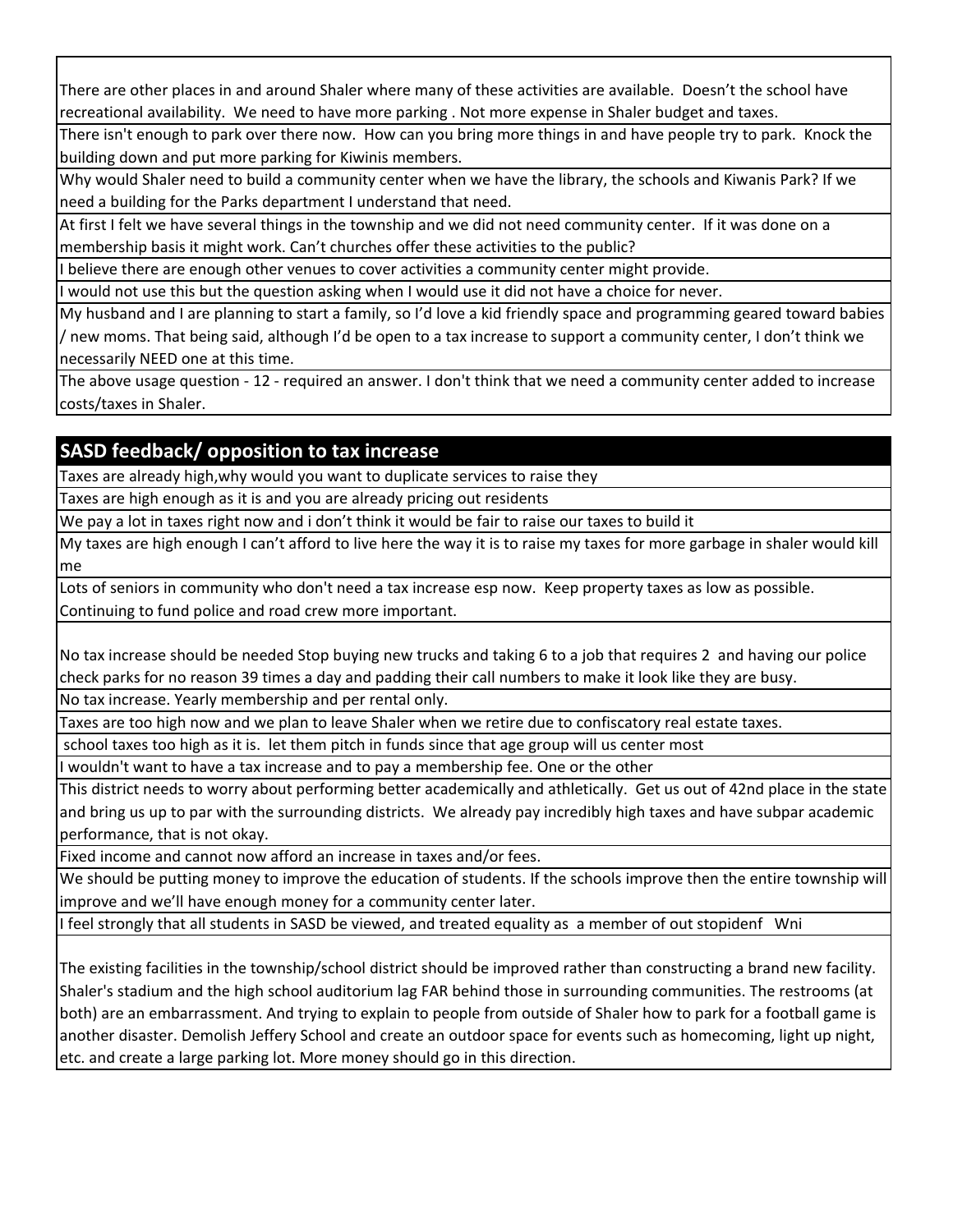Any tax increases should be proportional at a fixed percentage, predicated on taxable income, not a flat dollar amount. Building a community center that becomes another building rarely used is not worth the increase in taxes that are already too high

We pay ridiculous property taxes yet my 6th grader and the middle school can't use a locker and has to carry a 22 pound backpack.

# **Design/Programming Suggestions**

- Include Covered Bike parking - Re-design of the Kiwanis entrance to meet ADA standards, improve its appearance, and separate pedestrians from vehicular traffic - Add a Bike Fix-it Station - offer sidewalks to and from the building include good lighting

Affordable daycare, before school/after school programs would be welcomed within the school district with

infrastructure to allow safe walking for children & families between the library, school, park and community center. Splash pad that is available to the public, like in other townships.

Covered Bike parking Re-design of the Kiwanis entrance to meet ADA standards, improve its appearance, and separate pedestrians from vehicular traffic Bike Fix-it Station Environmental Education Center with native plant garden Solar

panel covered parking with EV charging stations

Have activities for children

Needs to have a swimming pool and diving well

Workout areas and open gym space would be nice

Would absolutely join if there was a lap pool. Current members of Baierl YMCA

Would love an indoor walking/running track

would love outreach opportunities for families to connect, and for those with disabilities.

A center that utilizes the space outside would also be appreciated. Very thankful for Kiwanis park, and a center would be a benefit

At minimum I think and indoor rental facility is needed for the township for private parties, or host additional events at the community events. I think consideration should be put into public restrooms, water fountains, and pavilion at the local parks.

Indoor playground for young children in the winter months

Senior Citizens need activities especially during the winter months when walking outdoors is unsafe.

It would be nice to see a central location that offers similar functions as North Hills and Hampton already have in place. Rental facility, a place for activities to be held, etc

Option for parties would be great A gym to work out in Indoor walking/running track

Model it after the other areas and it'd be very nice and would pay whatever to keep it up and running. Plus offers school age kids a safe place to hang out as well.

Would it be feasible to combine services with surrounding townships and share the cost of a center or center?

I've enjoyed many events and some meetings at the Hampton Center

If any type of Community Center would be proposed, it should mirror the Ross Township facility. The Township should consider incorporating a new municipal building into a community center.

In the time we have lived here this is really something we have missed that our previous home had. It would be nice to have a room that was rentable for parties as well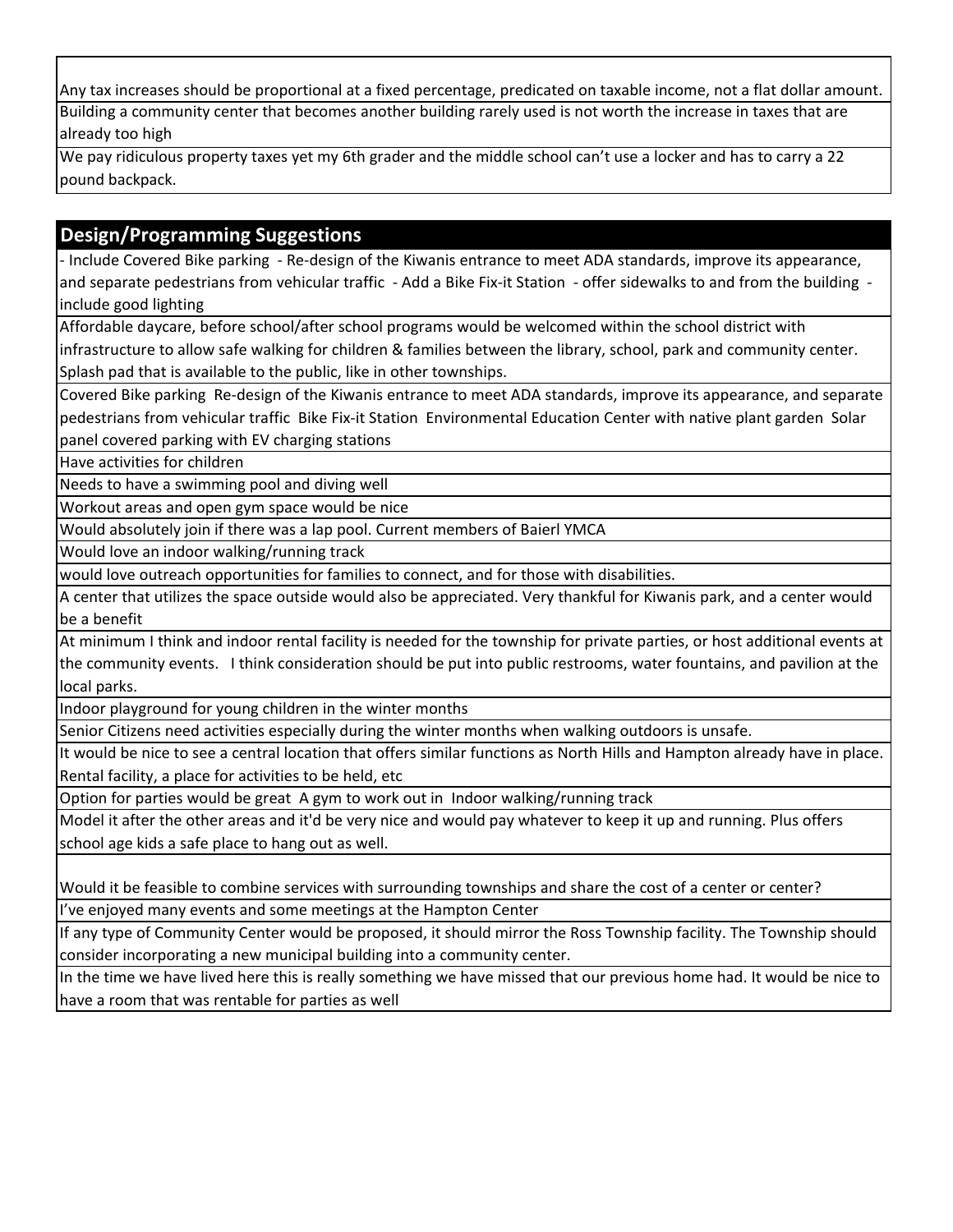With multiple children in the district who pay to use Hampton's rec center in the winter, I think that if we are trying to attract and retain families with children in the community we would be very short sighted to not put in a rec center. That is one of the main draws a community has especially an aging community like Shaler which relies on its tax base vs large businesses' to fund spending. It is clear that the next generation of families will view the lack of such a center as a draw back and negative on the community and will be more inclined to move to a community that does have one and Shaler will continue to be a transient and aging community with no growth or excitement to draw in new families. We have the opportunity to make the Kiwannis area the center of our community for multiple events within the community.

Would also really love an upgrade to the playground equipment at Kiwanis, and a splash pad. There's no need for three playgrounds, none of which are very good. A nature playground would be even better and probably more cost efficient. Overall the operating costs should be wholly covered by rental/use fees. I do NOT think fitness equipment should be part of the facility, there are too many low cost options so the ROI is not possible. There should be a minimum of 2 full size basketball courts with markings for volleyball, pickleball, futsal. The courts should be separated by netting or curtain. An indoor walking/running track should surround the courts and sectioned off by netting; an elevated track is nice but much more cost.

Please use the property for expansion of parking ....

Put in a childcare area and an indoor pool! Also the only overlap I really could think of is craft fairs. I think we would really benefit from other amenities of a community center!

Shaler needs a community area that is not affiliated with churches

Would love to see party rooms available. I've been looking for places for years and very expensive. Having a kitchen would be a plus. I always end up at North Park and is farther than I want to travel. Also maybe for teenage boys a weight room or basketball hoops indoor for in the winter. I don't know of any place for the teenage kids to go in the winter.

Please consider ALL ages — would it be possible to have some type of after school tutoring here?

Holding events such as bingos and event rentals would negatively impact the fire companies in the township.

I am a member of the Shaler Garden Club and this would be a wonderful place for our monthly meetings along with other activities. The location of the facility is the perfect space to link Kiwanis Park activities to the center. The same setup has done very well in Hampton where I live, but I did grow up in Shaler.

I feel indoor space for the community to use would be a huge asset to our community. Regularly our family drives to a neighboring community for my kids to play basketball. We need reasonably priced rental space for birthday parties and bridal/baby showers or other such events. Additionally sports teams are always looking for additional indoor practice space. As an adult indoor activity space is desirable especially for m the midst of these miserably cold winters.

I like something available to give locals a place to gather and create a stronger community.

I love the idea of a community center! My only concern would be how this would impact the programming that the library holds?

It should a place available to adults, senior citizens, and children.

It would be nice to have a place, where teens can go and hang out together. Maybe a room with arcade games and pool tables / football tables / air hockey tables.

Modeled after Hampton's Community Center without the need for a library

Please use the property for expansion of parking ....

I would like to see additional parking for the park and more green space with picnic groves that cold be rented or used during baseball tournaments by visiting teams

would like to see children's programs or childcare offered during adult workout classes.

Great central location. PLEASE don't use it to build garages! Consider sponsorships or room/facility naming rights to offset costs. Consider relocating SNHL to this site. Engage the community group that tried to buy this site for input on renovations & possibly volunteer administration. Kevin Riley 412-996-8813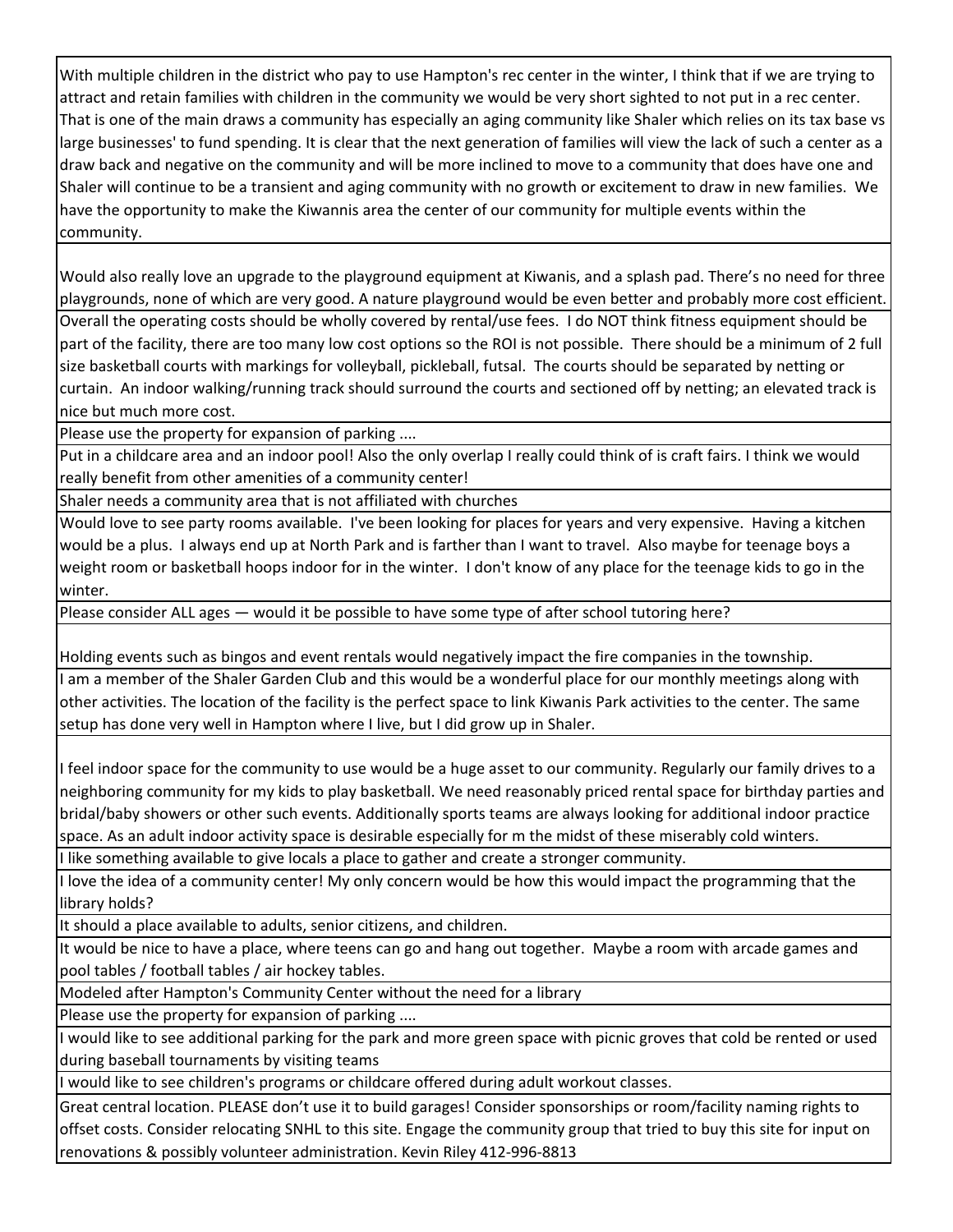Gym, pool, expanded programs library offers like art classes for kids, Lego building etc for kids that aren't into sports but need a place to make friends

A center that utilizes the space outside would also be appreciated. Very thankful for Kiwanis park, and a center would be a benefit

In the past there was severely limited space for the Shaler students to play basketball. The Community Center could help with this issue.

Indoor dog park in winter. Skating rink

Put in a childcare area and an indoor pool! Also the only overlap I really could think of is craft fairs. I think we would really benefit from other amenities of a community center!

What actual decisions that have been made and/or the status/timelines of any building demolition, renovation, alterations, traffic patterns from the end of 2021 building engineering survey and recommendations. If I knew the building property plans, some of my answers would be different. Why can't Parks and Rec Dept sell advertising space in like they do say at a Penguins game, EVERYWHERE? Any fence, and if both sides are visible to traffic, both sides? I'm sure there are township level businesses, and region level businesses who have multiple locations. The township contributions could be marketed as instead of a tax increase on your home and business, let your business take a tax deductible donation for the township? How late would you consider the building staying open at night would also change answers to several questions. As a Wetzel resident, the primary school was acceptable for it was empty at 4pm, but mainly anyone in K-4 are not the primary culprits to anything criminal to houses immediately near, even though we have a wonderful police dept who would be at my house in 45 seconds, max if needed, it would not catch anything if I was not aware until after. I recently had a 10 year old do a ding-dong ditch that I caught this past summer and had both their parents drive to my house to pick them up after I caught them 2 houses away running. That was about 4pm ish when the one afternoon pool session ended, so imagine what 10-20 year olds could possibly do after dark, and dark being 5-6pm in winter, and summer where kids not in school have sometimes until midnight in the park. Not referring to the organized sports and township sponsored, I'm referring to the majority of the nights where nothing is going on and kids are just not going home. And in the last weeks of summer vacation there is clearly an increase to get the most of being out before school. A community center traffic after 8pm may have an impact on vandalisms, and hopefully just lower level crime. My email has personal information, so the one provided is clearly not valid, as an FYI. I follow the Township website, thank. Sorry for the lengthy responses. Thank you and look forward to this meeting.

## **In Favor of Community Center**

Build it!

offer this amenity.

A community center would be a great asset to the community, and would not interfere with programming provided by our excellent library.

| 1 DUIIU 1 L.                                                                                                                |
|-----------------------------------------------------------------------------------------------------------------------------|
| Finally                                                                                                                     |
| Do it now                                                                                                                   |
| I believe a community center would be put to good use. Definitely worth looking into.                                       |
| I feel a community center would be an asset to our township.                                                                |
| Get it done.                                                                                                                |
| I think a Community Center would greatly serve our township and bring the Community together!                               |
| I would really love for there to be a community center in Shaler. I've been hoping for one for years.                       |
| Please do this! It would be great for our community!                                                                        |
| Let's make it happen! Can we include a dog park? Everywhere else is getting dog parks.                                      |
| Looking forward to it!                                                                                                      |
| Shaler badly needs a facility like this, we are one of the only townships or school districts in the north hills that don't |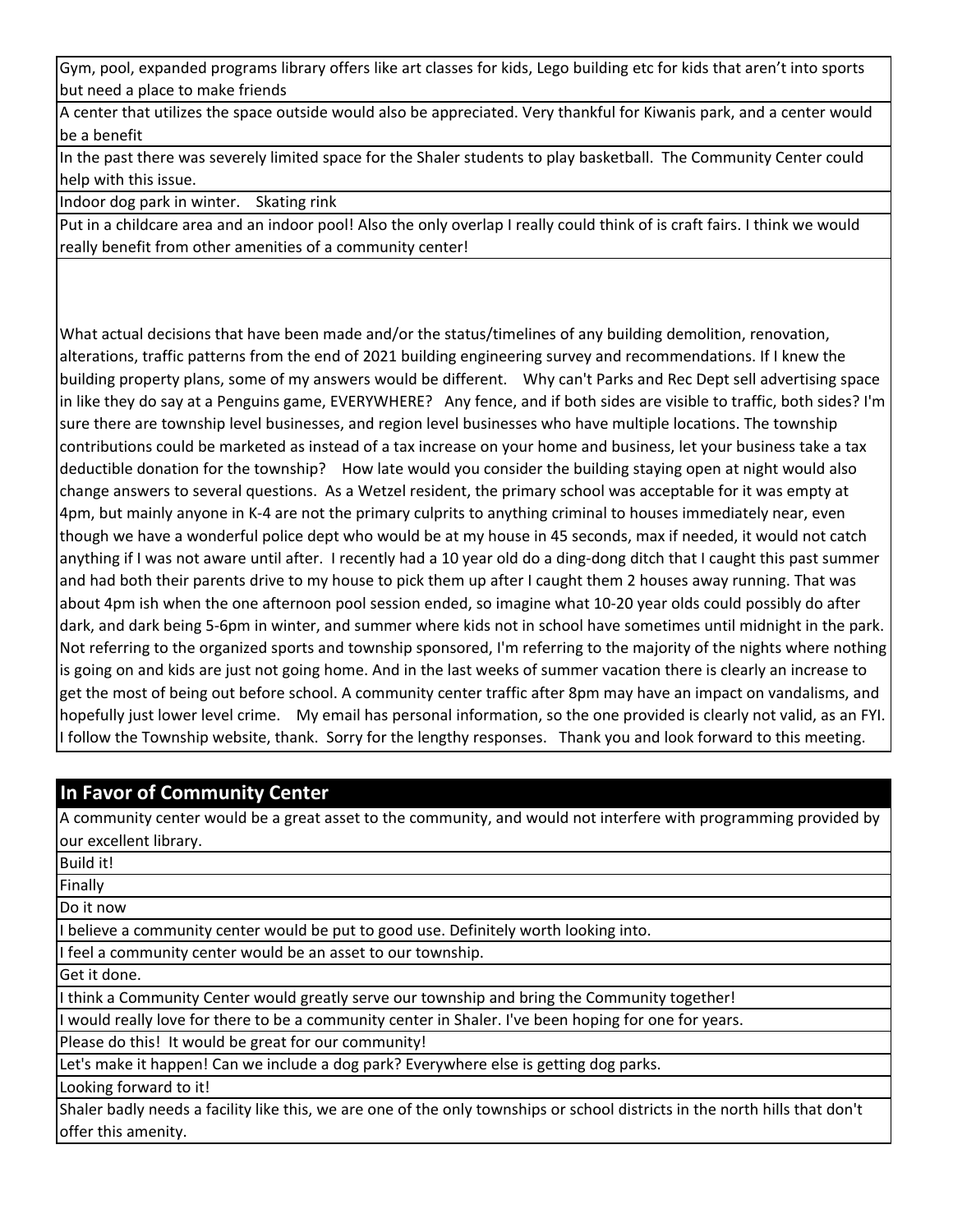Shaler lacks a decent senior center. Senior centers can be funded by the state lottery system. Please consider something for seniors.

Shaler needs a community center for seniors. North Hills, North Side, and Etna all have a community center to give seniors activities, lunch, short trips and even overnight trips. There should be one in Shaler because we do have many seniors that live here that need to be able to gather together. There is nothing in the township that caters to seniors. The schools all have activities for parents and students, but nothing where seniors can get together.

Shaler needs a community center to stay competitive with surrounding communities

The more offered, the more community involvement. Think renting space to others to curb costs.

Yes yes yes to community center!!!

We need this.

A community center would be great.

We would be so excited to have a community center in Shaler.

I'm thrilled that this is being considered! Thank you for the opportunity to offer feedback.

This should have been built years ago

A community center would be a wonderful addition to our community. The kids now have to travel to Hampton or North Hills to use the indoor basketball center and to have rentals. It would be nice to have a center areas for the adults and kids to come together and have a more united community environment.

A premier activity center would benefit the community. Make it happen

The fact that Shaler does not have a community center is a disgrace. There's interest and need in the community for one.

This property should be used to become a centerpiece for making the township stand out as a model for community engagement. An indoor track and gym would help draw people in for exercise especially when the weather turns cold!

My family and I are very excited about the new community center. We can quickly walk to the park and would benefit from having such a center so close to home. Thank you for your work to make this happen.

I think this is a great idea that can help build a sense of community. Shaler seems to be somewhat fractured along means and political lines, and this may help address that.

There is so much that can be offered at a community center for so many different ages. The young adult group would benefit from having activities, too. They are a group that is often overlooked. Even though some things might get duplicated, not everyone in the area can fit into one place at a time. Having the community center be a central location for activities as well as advertising for all the other activities in the area could boost all the activities in the area. Shaler area library does a lot, but the building and parking is limited. Plus it is actually a library and cannot meet all the possibilities a community center could offer. Please also check out the Pine Richland Youth Center. They have found many ways to keep costs and budgeting down. They have many ways they raise money to keep events going. The township could partner with various local organizations and businesses to make the best scenarios happen.

I grew up with a community center in my town. All of my youth sports were through the CC(football, baseball, soccer, wrestling). As a teenager, it was a cheap venue for us to have concerts for our local bands. It has been a huge disappointment not having that here.

We are excited to have a community center in Shaler. We believe Shaler Township has a great community and this will only enhance the experience of living in Shaler.

We really need a community center in this community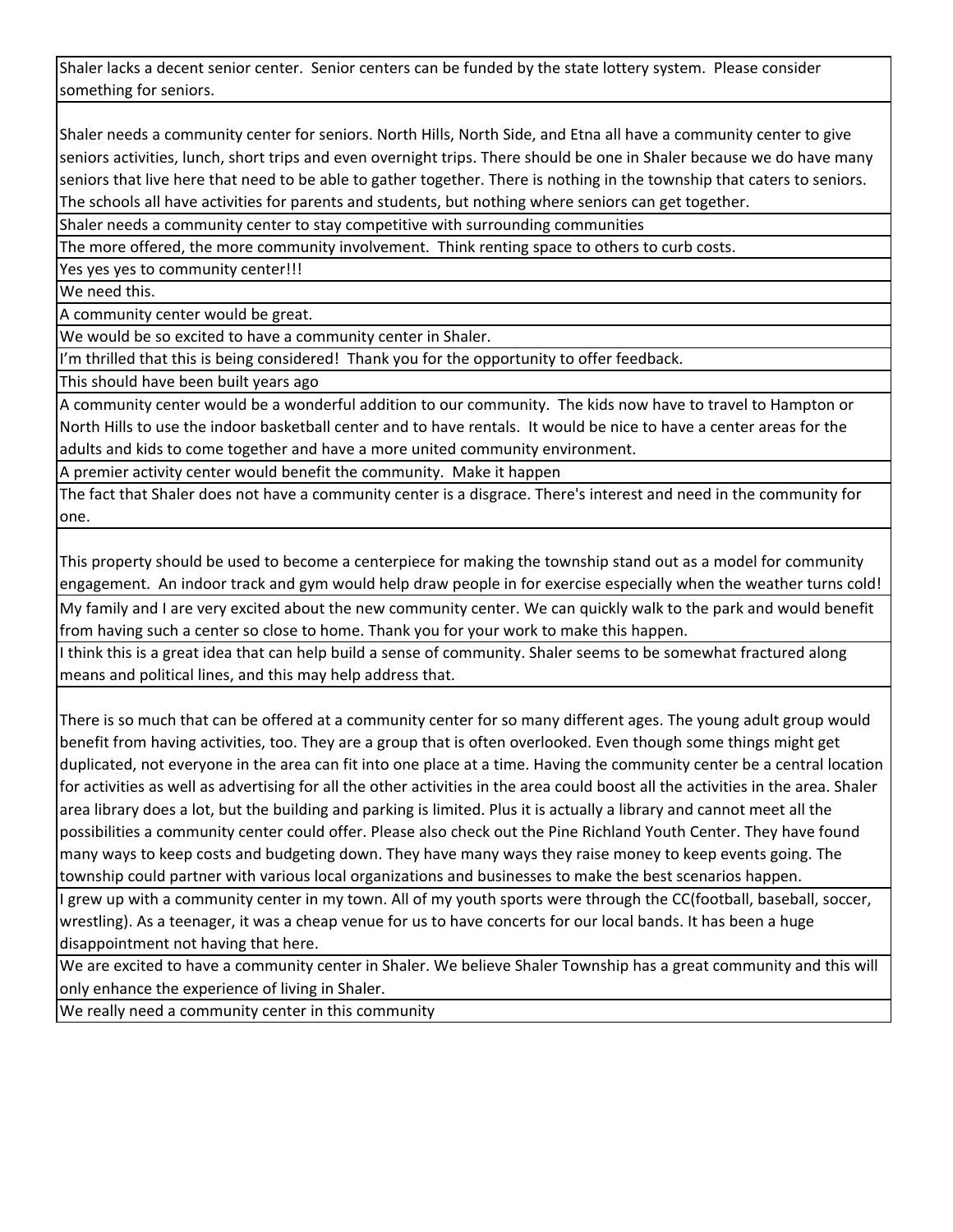Yes, please build a community center so that we can participate now and leave tracks for our next generation of Shaler residents to develop into a community based legacy.

Would love to have access to an indoor track

Open to a community center, would like more details but interested

A variety of options would be best

Activity is a great way to bring the community together

I THINK IT WOULD BE GREAT FOR THE TOWNSHIP

I think there would be positive benefits associated with the community center. I think a small tax increase would be worth the cost to set up and maintain the community center - however, I would like to see current uses of the tax revenue to be reallocated if possible and reviewed first given the steep taxes paid already to the township.

I think this is a big need for the community

It is well worth the investment and tax increase. This has to happen. It would be a great way to bring the community together.

I think this would be a great addition to Shaler as a whole and is worth a little extra money per year in taxes. However it better be easy to access and schedule what we as residents want to use it for which means put the scheduler online! I volunteered for youth sports leagues where I served on the Board for both and it was very difficult finding meeting rooms in Shaler because they are limited and you had to call to schedule too far in advance.

The key to success here would be in hiring a director who is innovative, willing to think outside of the box, and has a passion for community building. This could go in a lot of different directions (fitness, education, resources, etc), but I believe thinking of it as an amenity, rather than a strategic investment in the community, is not the right way to think about it – that's a very consumer model, rather than a community model. The halo effect, in terms of neighbors connecting to neighbors and making Shaler a nicer place to live, is worth significant investment. Looking it at from a strictly financial viewpoint is a missed opportunity.

This is an opportunity to draw others into our community for their events. They may also choose to use our local businesses for food, supplies, etc.

We lived in Northeast Ohio for 5 years. All communities there have a community center with an indoor pool. These centers provided a base for the community and a valuable service for older residents and new families. I do understand there is a cost associated with a center like this, but I feel the benefits to all in the community outweigh the cost.

While the township seems to feel that many services proposed to be offered at a community center are already offered throughout the Township - a community center is a central point that brings a community together- it would allow for multigenerational recreational activities, health/wellness, artistic etc…to be offered in a centrally located site that can be used indoors and outdoors. It could also promote a positive place for the youth in the community to congregate instead of wandering along Mt.Royal Blved or hanging at the Dollar Store - this could offer a place for intramural sports or open "gym" time where kids could pay an entrance fee but then be able to come and use the facility. Meeting rooms can be rented for small events. It is time to upgrade our community with modern amenities that can enhance the living experience of current residents but to also appeal to prospective residents. We do not have the draw of new housing developments or businesses to bring in a lot of new residents especially young adults and families - we need something to make people want to buy an existing home here - creating a new and inviting but also purposeful community center can help with this.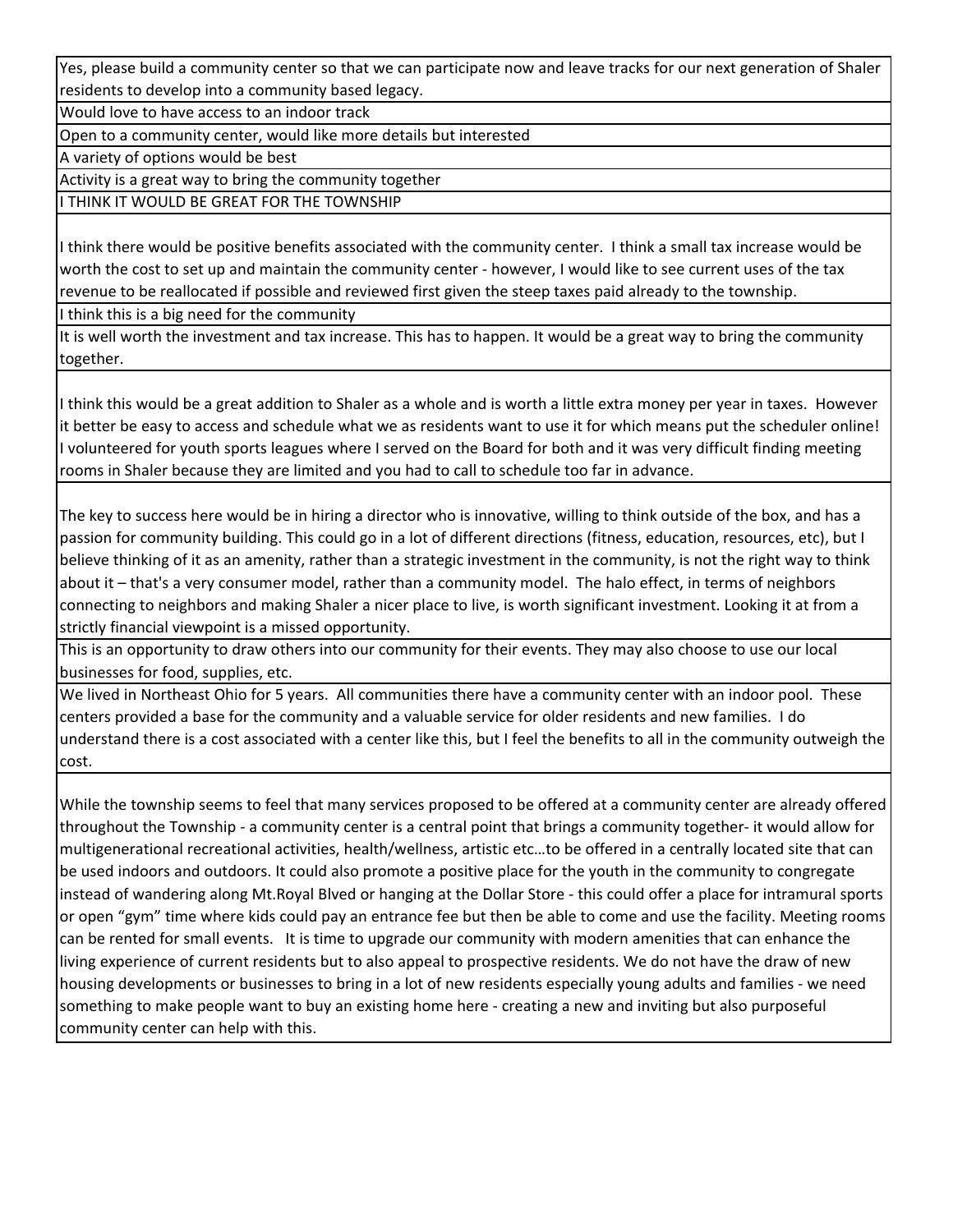## **Feedback regarding survey design/content**

This is the sort of unethical approach to community management that I've come to expect from the commissioners. This is push poll designed to elicit a negative response, and the preamble to the poll isn't even written to conceal the obvious bias. It indicates to me that Shaler leadership sees all township properties "operating at a loss" as expendable and worthy of replacement by a parking lot.

Horrible survey.

Your survey is a heavy on costs and short on benefits, like the increase in property value I would see if my community had a facility like this, not to mention an increase in the quality of life. Quit being so narrow-minded

This survey is biased. The questions are positioned with a POV stated, the introduction did this as well. You clearly think the community center would duplicate benefits from already existing facilities. That may or may not be true from the perspective of various stakeholders. It is not appropriate to state survey questions in this way as you run the risk of influencing the results.

Question 8 and 12 should have an option for Never or N/A as you cannot complete the survey without answering those questions. We already have other facilities available thru-out the township for community events, etc. Most seniors are paying property taxes if they own a home or business. Some seniors are also paying school taxes although we might never had children and for some seniors paying increased taxes for another community center could be financially hard for them especially if the center is running at a loss and is not being used enough to warrant it's existence.

First and foremost, I feel that this survey was weighted against the idea of having a community center. You couldn't have been more partisan about NOT creating a community center. If you want to increase value in the community, you must provide value. A community center in the old Jeffery Elementary school will create value. Yes, it costs money, but money well spent. Also, when we having neighboring communities coming to Kiwanis Park for children's ball games, picnics, holiday events, etc., we want to have our best foot forward. My greatest concern is that the old school will become a parking lot for dump trucks, lawnmowers, gravel piles and anything else that the township wants to store. We cannot allow the school to become an eye sore for our community and neighboring communities to see.

The background information provided in the township news flash item advertising the survey conveys the message that the township Commissioners do not want a community center. It details many negative aspects associated with constructing and operating the center and creates a bias against a new community center that is carried over into the survey questions. Why not also ask in the survey our opinion of existing community resources and our use or support for them? I'm fully in favor of my tax dollars supporting the library, but I never use the Crawford pool. If my tax dollars are used for a community resource that operates at a loss, I would prefer a community center that can be used year round for a variety of programs over a pool that only operates for a few months during the year.

this quiz is flawed. Question#5: what is the context? what services/resources are offered at each tier? then we can tell you what we're willing to pay. also I am forced to choose one of the predetermined options so your data will be further skewed

The survey seemed so shortsighted and slanted. The community would absolutely benefit from a community center that offers fitness classes, educational classes, and space the community can rent for anything from a party reception to a fundraiser, theatrical production or concert. It should have a pavilion that opens to Kiwanis Park as well. That real estate is worth far too much to just have it be a parking lot and storage. Focusing primarily on sports is incredibly shortsighted and limiting.

The introduction to this survey is obviously intended to bias opinion against a community center. There is more to a healthy, happy, and cohesive community than dollars and cents—namely, providing a wide variety of opportunities for cooperative interaction among all generations.

Obtain info. From Hampton as to membership fee, tax increase, and events they use their community center. This community center can be useful to the community. The survey as is appears to use tax increases in many questions to skew the results against the center. ???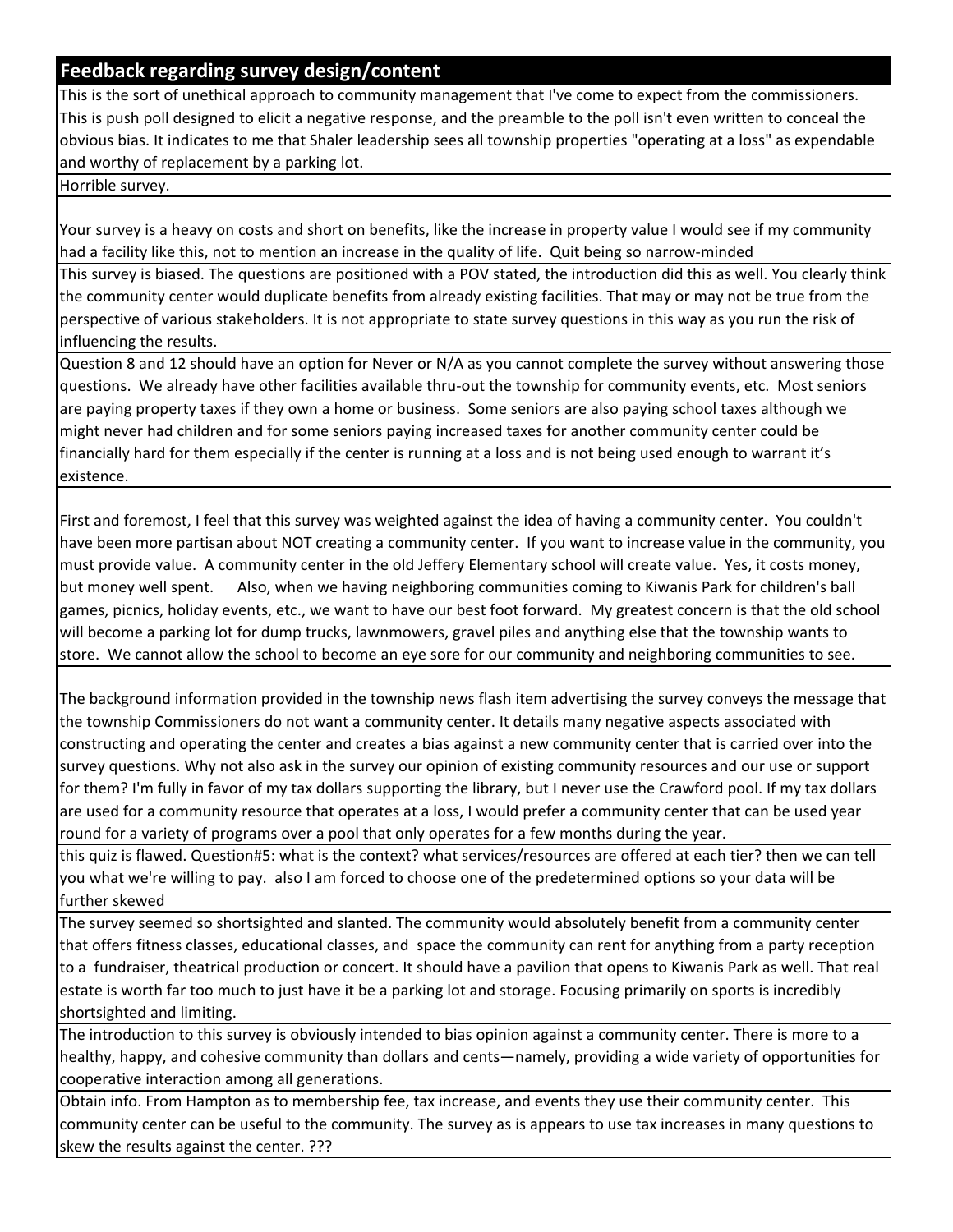Question 5 does not let you enter in anything in the other option without moving forward. I do want a community center but do not want taxes to go up. Our taxes are too high already and I feel our kids do not benefit from it at school.

First, the survey does not permit you to make comments in sections. My comment on membership- An Annual membership fee should cover the cost of the facility. Determine how many memberships required divided by the cost of the facility, that's the membership fee. I don't feel a community center is necessary and those who want a community center will not be willing to pay for usage. Would the township consider renting out the space for weddings, bridal & baby showers, birthday events at a profit? What are the costs ? What about sports tournaments, example volleyball. Charge an hourly rate for usage which included set-up time. (\$100 an hourly rate I think is current rate but check). A community center has to recoup the operating cost.

I appreciate the background info provided on the website about this matter. However, the framing of the context is unfortunate. Living in a thriving and active community with excellent services (such as the road maintenance in Shaler which is quite good) should not be articulated using deficit language. OF COURSE there is a cost to all local services, and I was disappointed to see all the language about financial costs instead of benefit to the community, which are many. Let's frame this as an OPPORTUNITY, and that there are opportunity costs that will be accrued if the project doesn't move forward.

Some of these questions have zero context. You currently are not stating any specific for sure programming. How are you confirming membership, and would there be pay as you go? I would buy no membership, but events that interest me I may participate, but you have not defined the events. It was a great purchase the Township made, and it completes that whole lot of land. And since it was a great price our Board of Commissioners fought for. That process took many years, so immediate action plan I'm not sure the benefit, once again the township owns it. No debt that I know, and you could let me know at the meeting, Thanks for your time.

Why is the township so adamantly against a community center?

What issues township commissioners have with creating a community center?

The survey does t allow you to type in an amount willing to pay. The survey doesn't allow you to choose more than one window if hours and does t differentiate between weekdays and weekends. Weekend hours would be daytime. Weekday hours would be evenings.

## **Thank You**

Thank you for allowing us to express ourselves. This is a good opportunity and want to get it right Thank you for considering a new asset to our community

Thank you for giving the community the opportunity to share its opinions about this important matter. I hope this matter receives the serious consideration it deserves. Having to rely on VFDs & private businesses for community events, while generous on their parts, is not a guarantee, and is generally intended to drive revenue for those entities. Thank you for this ….

Thanks for asking for people's input and for all you do.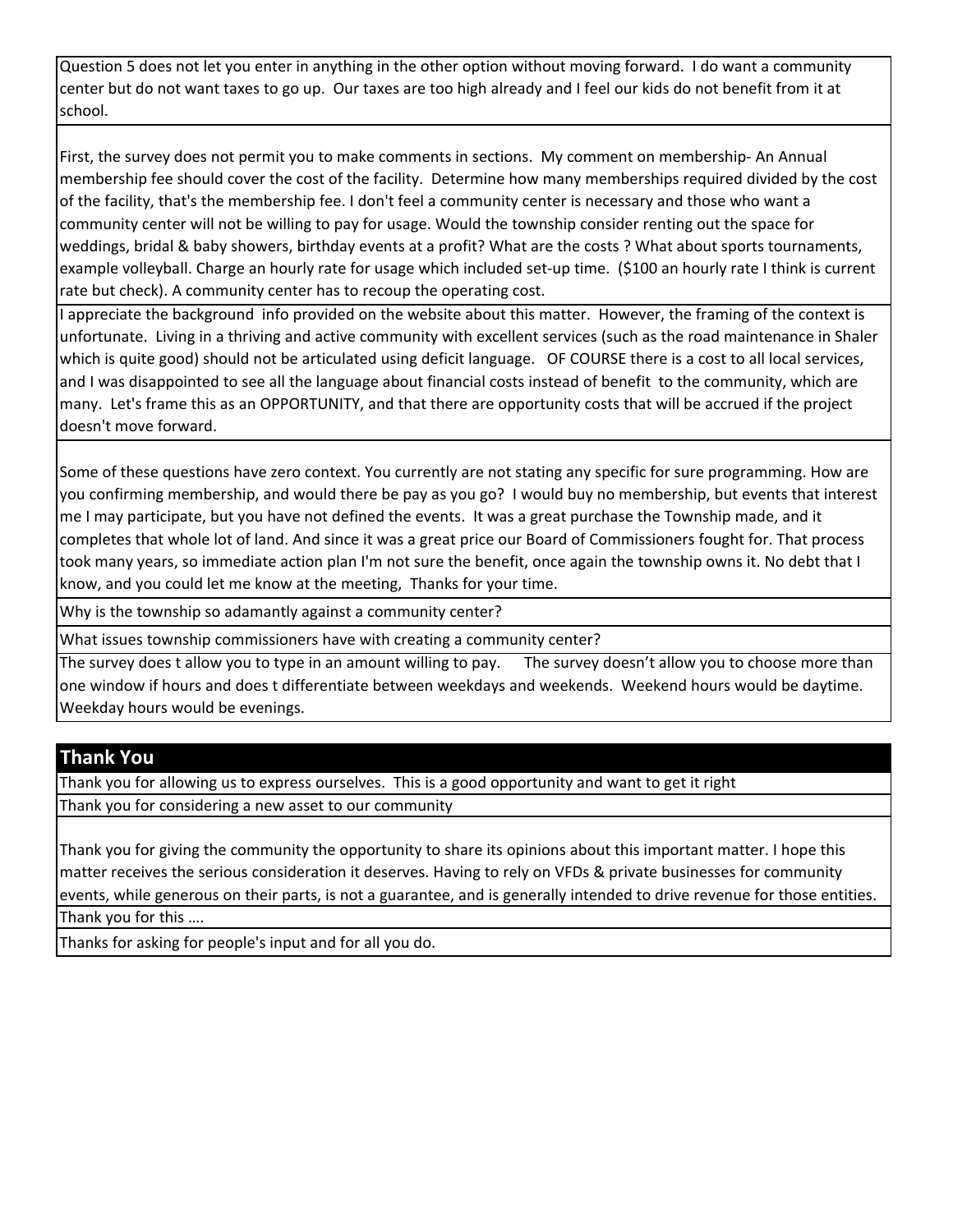#### **Funding**

A base fee with additional fees for additional activities based on their expense.

also think there should be a sliding scale for cost and/or waivers for those near or at the poverty line.

A community center would be a wonderful resource, without a tax increase.

A family fee should include two adults and all dependent children living in the household. Limiting it to 4 kids per membership is discriminatory to those of us that have more than 4 kids.

Amounts I'd pay would be based on what's available and where it's located.

Annual fee should lower costs-also vendors should pay a fee-events that don't coincide with library events or fire hall bingos-craft fairs always have to pay for their tables

I would support a Center with higher taxes but would except a very reduced membership fee (or free membership for Shaler residents).

I would support fundraising for the center.

If building find sponsors to reduce cost.

If taxes increase for a community center then there should be no membership or low cost membership for residents. If there's no tax increase then membership should be a more significant amount. It's either one of the other for me. I don't want to pay \$150 for a tax increase plus \$150 membership. Many townships already have all these amenities for much lower taxes. This could be a turn off for people wanting to move in our community.

If there is a tax increase for all residents there should not be a membership fee to use the center. If there is not a tax increase then it's reasonable to charge a membership fee.

If we need the center, seek private sponsors to defray the cost. Taxes are high enough.

There should be no annual fee for residents and only a fee if you take a class

A community center would be a great thing for Shaler if it can be done in a cost efficient manner.

Find ideas to lower cost . Corporate sponsors. Eligibility for surrounding towns to enroll especially since their school taxes supported that building . Add a daycare center with labor coming from students learning real life strategies. Once more the only sure thing in life is death and taxes .

Increase the transfer tax paid when a property sells and use these funds to offset running the center!

Depending on services provided would depend on a membership fee. It would be great to have an indoor track that can be used for walking as part of the asset.

I feel the people who use the facility should pay a fee, whether it is a membership fee, or facility fee for individual classes or leagues, but would hope if we have a tax increase for construction and/or operating costs, it would not be substantial.

My response to the membership fee question was based on there not being annual tax increase to cover operating costs.

I would be open to sponsorships from corporations to offset the costs

I would not support a tax increase for this. The library, schools, and local churches already offer most of these services. People who use services, such as gyms, are already paying for their memberships elsewhere so I truly believe this should not be funded through taxes.

maybe car shows and craft fairs possible fund raisers. if sports leagues happen, tournaments as fundraisers. i dont know how realistic these would be.

I like the idea of a community center, but not at taxpayer expense. Taxes are expensive in Shaler as it is. We do not an to stay in Shaler past our children graduating in 4 years, and cost of living is a primary reason. Funding through membership fees is acceptable.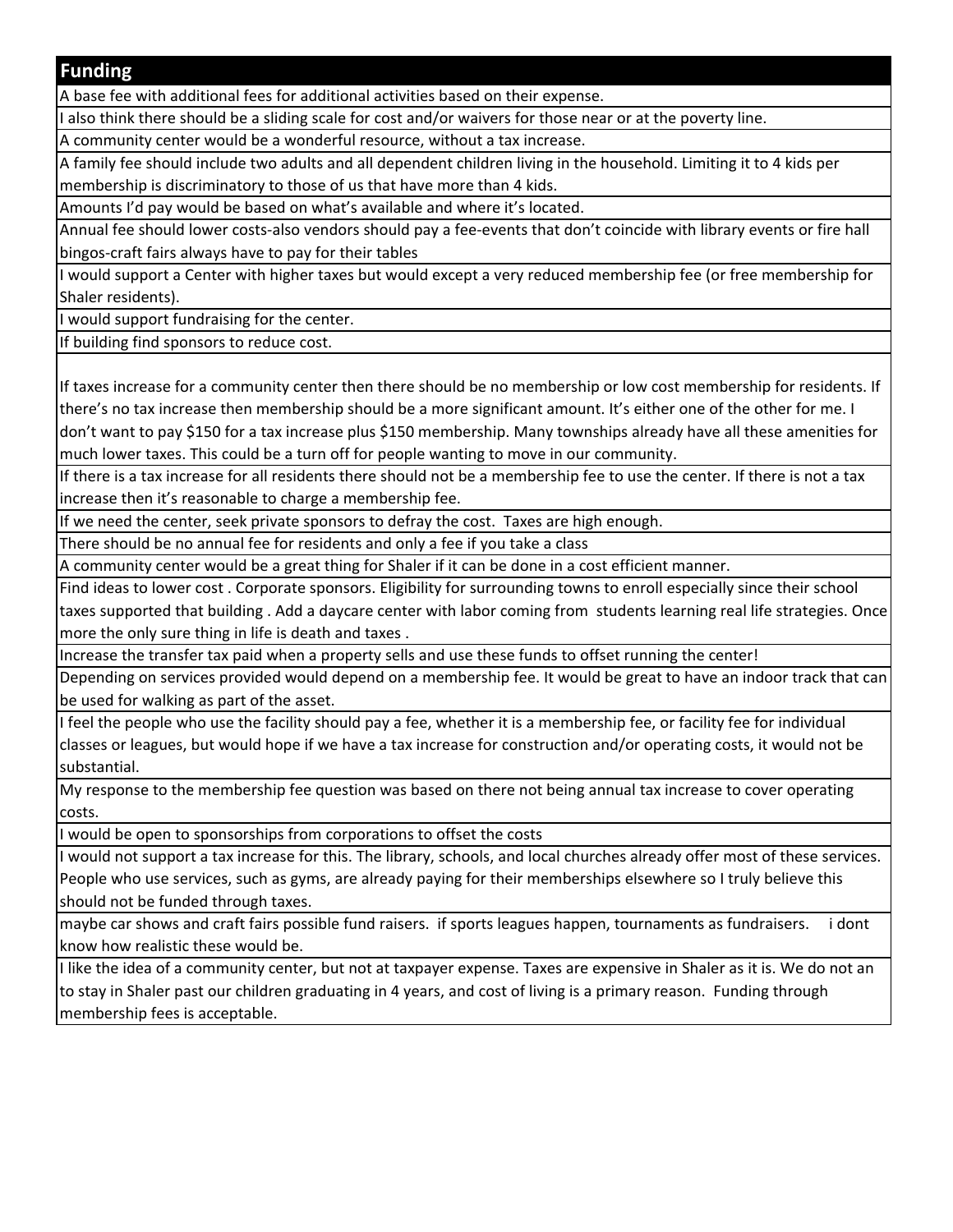Any groups using the facilities to pay for what they are using and not get a free ride just because they are tax payers.

This needs to be self-sustaining so I would like to see as much involvement from private businesses as possible. I think a community center is a nice idea but given the current rate if inflation it must be done in a manner that does not hurt the tax payers.

I think this is a great idea for the community! I just think the membership should be free to Shaler residents or very minimal cost if the taxes are going to go up. There should be a fee for non Shaler people to use and maybe limit Shaler free membership to be just their personal household so people don't sneak other people in. If anything maybe a few for exercise classes or other classes like \$5 a class or something is fair

Possibly reallocate some funding from other programs (swimming pool, etc.) Also, Shaler has no senior center, like most communities do. Currently, Township events are generally geared toward young children. It would be great to consider teens, adults and seniors as well!

The programs offered would determine the Amount I would be willing to pay in tax increase. Need kid care/ kid programming

My "other" option comments about how much I think is reasonable to ask for would not take. I'd also like to see a scaled tax and membership fees based on folks age and income. I'd also be interested in adding an option to donate more to the fund for construction and for operating costs as an option, similar to how you can always donate to public goods like public radio, public TV, or a library. I don't want seniors and lower income folks to miss out on the resources that their labor would help build. I think if you ask for the higher tier possibilities, for tax and membership, a per month budget payment plan option would also make contribution more possible for lower income folks. Paying for a yearly pass, all at once, might be really daunting for many folks in this community. To balance, maybe folks in the higher tax bracket get a free month of membership when they buy a pass. I also would be willing to pay a higher tax if membership were free.

1. I only support a community center using the recently purchased school building, not a new site requiring full construction! 2. Combined tax increase and membership should not exceed \$100. 3. Senior citizens should get free memberships.

I do like the idea of a community center but as a single parent I struggle to pay my current taxes so I would hate to see a tax increase. But I would not mind paying a membership fee to help it with some costs

I don't want to see taxes go up. Single income household.

I think this would be a huge burden for all the residents that are already stretched thin financially!

If a taxed to bulid the center were charged, I would expect to fall off after the loan was paid, and I would expect it not to be a super long loan (e.g., NOT 30 years).

If we have a tax increase I don't think a large fee should be charged.

In this day and age, over spending is running rampant everywhere. Stop spending and lower the tax burden.

It seems that the township commissioners could work a little harder on the financing rather than simply framing this as a tax increase necessity

I've supported community parks & recreation in Shaler for over 50 years. I'm retired,& on a fixed income. If I like the plans, I support building it all at once. I may not ever use the facility & I'll pay taxes to support this project. ALSO I'd like to see senior housing as a part of this project, similar to the model of Christian Housing in Pittsburgh.

Offer retired members of this township a reduction in taxes especially school taxes

Our taxes are ridiculous! Build the center out of donations if you want it! I cannot afford one more cent for this township!

Our taxes are too high already. The schools are lacking.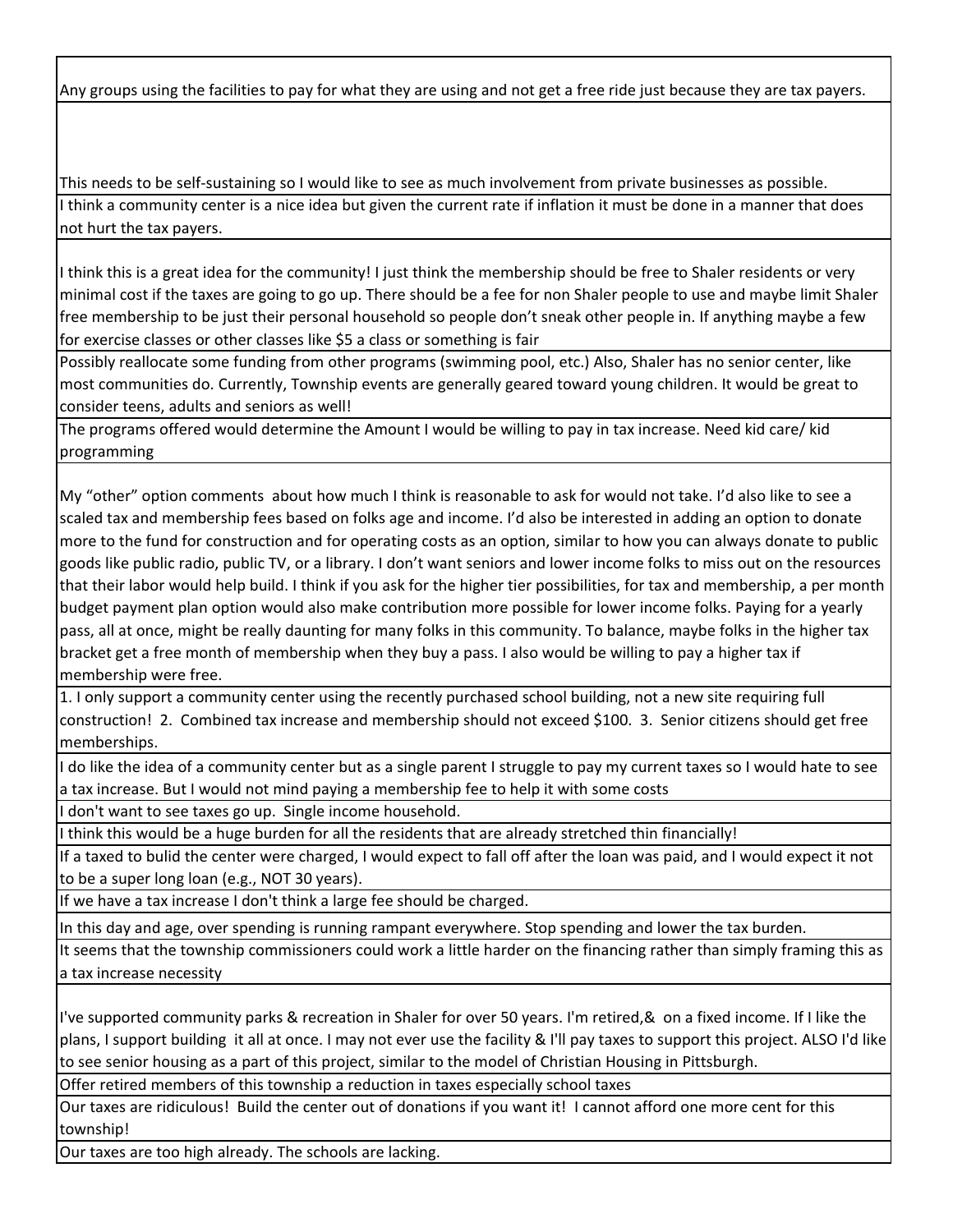Why? We why do we have to pay for it?

Stop raising taxes

Shaler residents pay to high taxes now, sorry we do!!

so nothing for the disabled except a tax bill. thanks

Too many questions regarding taxes or fees: pay for the services used. Small annual tax for the building upkeep and ppay for the services, i.e. If there is a workout gym, treadmills, eetc. you should pay for those services of you use them. We are in the middle of a pandemic! Inflation is crazy, people are struggling and you want to raise taxes for a facility that will run at an annual loss? What sense does this truly make?

there are enough other facilities available with the cost of other projects taking an unrealistic increases and being on a fixed income increasing taxes is not in my budget

What other options are available which WOULD NOT cause more tax increases?

# **Use/reuse of Jefferey School**

Why not remodel Jeffery School (or some other buulding) instead of building a new building

Why not use Jeffery Elementary

Not understanding the need for new construction…what about remodeling the existing structure

Can't we use the old Jeffery school as a community center. This is the most logical and affordable option, rather than building a new building. I don't think you can raise taxes for this. Shaler taxes are already higher than the surrounding communities and we have inferiorly performing schools.

A building is already in place. Why are we discussing building a new one?

# **Non Resident Membership**

I love in reserve and would like to see access for Reserve Twp residents even if they do not live in Shaler Twp

Please offer people in School District either the same rate or a discount (live in Reserve & we would use same with pool but Hampton is cheaper for us to go to)

## **Funding fire companies and library**

Doing a community center tax and not a fire tax is where this township's priorities are?! Come on! Support public safety and a community center together!

Funding should be revamped for library...They can self fund some of their yearly cost(50-100k) thru incentive programs like book buy backs and donations to keep funding steady for them .. with community day funding drives like monthly fea market in rear of jeffery for % of sales along with entrance fee for vendors. Donated items for public table that all proceeds goto community ctr also at these sales. Have volunteers run the sales or events thru residents committee form.

I have gone to the Shaler North hills library for 65 years . It is a wonderful facility but I realize it has issues with parking and access certain times. I would love to see it moved to Jeffery in the newest wing closest to pool area . That would provide more parking, access to families who frequent the pool in the summer. That would also transfer costs to a new facility. It would also open up mor parking for the Middle school. . A community center will also provide an auditorium area ( all purpose room) for many community activities and speakers, many hosted by the Shaler North Hills Library. It would also provide areas for indoor activities at all times during the year including cold weather. . Granted, more needs to be done to not duplicate others township groups. ( i.e. I did not check off bingo as that is a fund raiser for Undercliff VFD).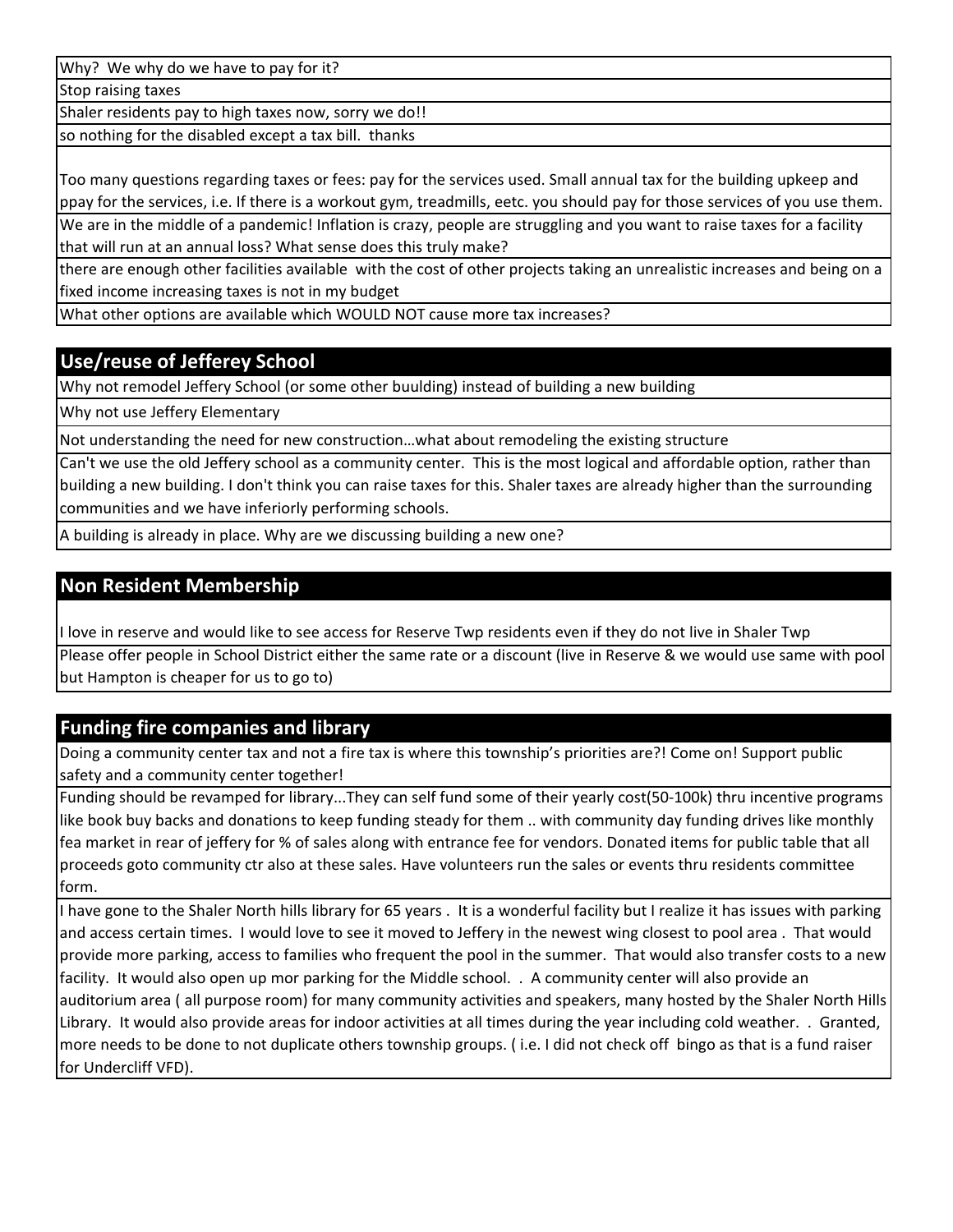I know this is a giant reach, but here it goes. As a 30 year resident and tax payer of the Twp, I would consider this idea if a Central Fire Station was included, which would also involve creating a combination paid/volunteer Township wide fire department, (on the order of Mt Lebanon's) merging the six current fire companies together. That would solve future public safety issues due to lack of volunteers/personnel. EMS could be included in this venture, then Recreation Dept could take over current EMS building for their use. That would be worth the millions in building a new building and the ongoing costs that were described earlier.

# **Duplication of Facilities**

Could it be more cost effective to enhance programming at existing facilities such as SNHL and Crawford Pool instead?

There are other places in and around Shaler where many of these activities are available. Doesn't the school have recreational availability. We need to have more parking . Not more expense in Shaler budget and taxes.

I feel that using the former Jeffrey School for the Parks and Recreation Dept. is fine. There are plenty of activities for children to attend even outside of Shaler Township. A lot of families have their own pools now, more than years back when the Crawford Pool was very popular and utilized by many residents. I feel that the Community Center would not be utilized by many families. Seniors may use it.

This building seems to be a redundant use of already existing space.

I would like a community center for township community activities. But do not feel that we need it at this time we have the library and fire halls and gyms at the schools.

The township fire departments offer plenty of space for some of these non athletic events.

We have many community locations to provide activities churches and fire halls, schools that we pay school tax for, So we could utilize already existing resources

There are other places in and around Shaler where many of these activities are available. Doesn't the school have recreational availability. We need to have more parking . Not more expense in Shaler budget and taxes.

there are enough other facilities available with the cost of other projects taking an unrealistic increases and being on a fixed income increasing taxes is not in my budget

We have enough community centers in Hampton and Millvale close to us. This community center will not be easily asccesible unless by car which and many of the citizens can no longer drive. The library is a great place for citizens to congregate and on a bus route.

What already exists in township should be used, but public needs to know what exactly is available and where.